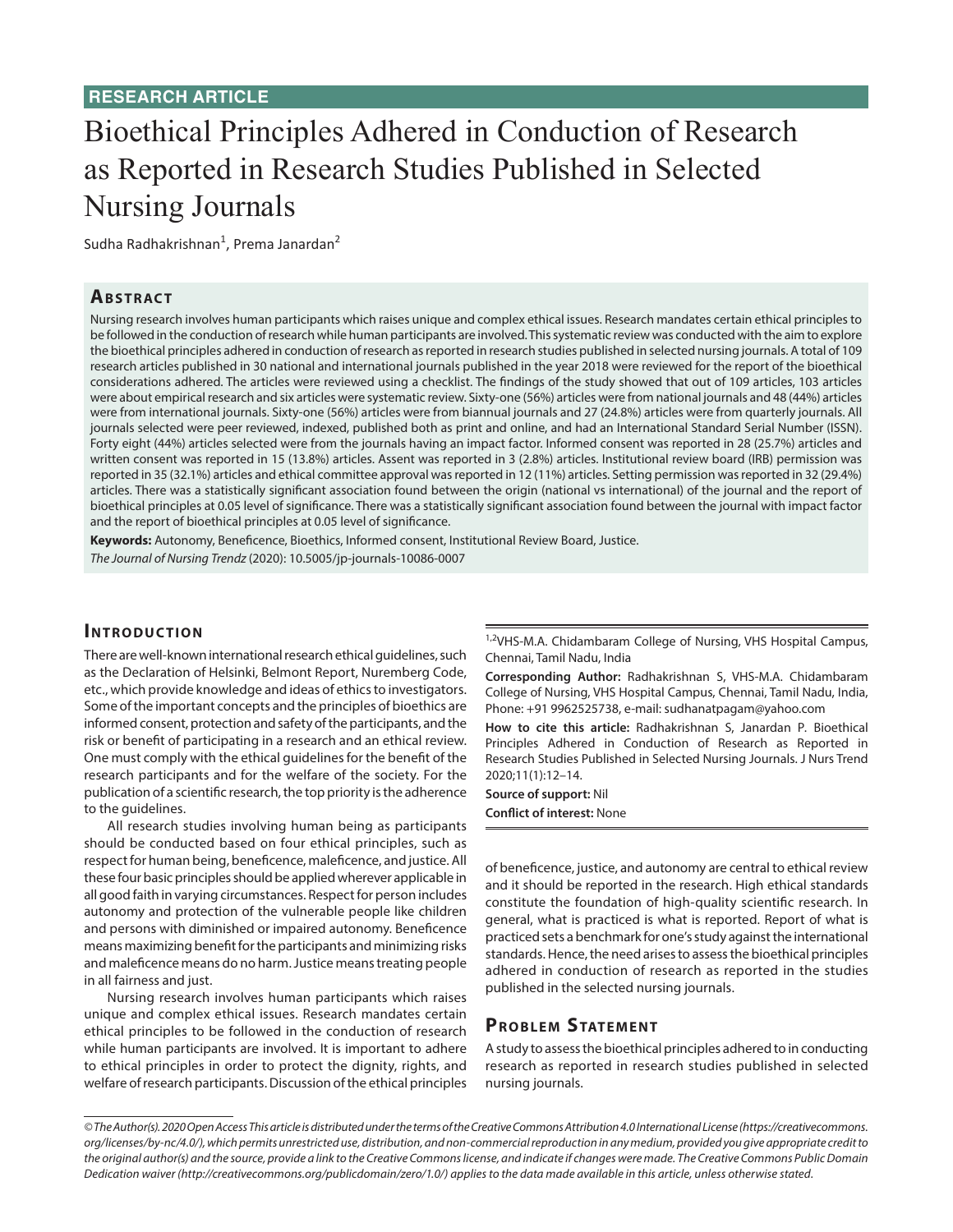#### **Objectives**

- To assess the bioethical principles adhered in conduction of research as reported in research studies.
- To find association between selected journal-related variables and the report of ethical principles.

#### **Methodology**

A systematic review was adopted for the study. The population for the study consisted of all research articles published in the selected nursing journals. All research articles published in the selected nursing journals from January to December 2018 were selected as samples. A total of 109 research articles from 30 journals, both national and international journals, were included for the review. A structured checklist was used as a tool to collect the data. Each article was reviewed for the report of bioethical concepts like informed consent, IRB, beneficence, setting permission, anonymity, human dignity, etc. Institutional ethical committee approval was obtained to conduct the present study. Confidentiality is maintained with regard to the journal name, title, and author.

# **RESULTS AND DISCUSSION**

Total articles reviewed were 109, in which 103 articles were about empirical research and six articles were systematic review. Sixty one (56%) articles were from the national journals and 48 (44%) articles were from the international journals. Sixty one (56%) articles were from biannual journals and 27 (24.8%) articles were from quarterly journals. Rest all were from the monthly journals. All journals selected were peer reviewed, indexed, published both as print and online, and had an ISSN. Forty eight (44%) articles selected were from the journals having an impact factor.

#### **Report of Bioethical Principles**

Out of 109 articles, six articles may not require the consent to be taken from the samples as they were systematic reviews. [Figure 1](#page-1-0)  shows that informed consent was reported in 28 (25.7%) articles and written consent was reported in 15 (13.8%) articles. Assent was reported in three (2.8%) articles. Any research involving human being participation is completely voluntary. The informed consent involves informing the potential participants about the complete details of the research and taking signed consent form. The research participants have all the rights to know about the research.<sup>1</sup>

IRB permission was reported in 35 (32.1%) articles and ethical committee approval was reported in 12 (11%) articles ([Fig. 1](#page-1-0)). The principal investigator has the responsibility to take approval from the regulatory bodies, IRB or from the ethical committee. The basic responsibility of the ethical review board or committee is to ensure the research is scientifically sound and all ethical principles are satisfactorily addressed. In this research, it was found that only 43% of the studies have mentioned about the ethical review by the appropriate agency. Getting approval from the ethical committee is mandatory as it ensures the standard of any research.<sup>[2](#page-2-1)</sup>

Setting permission was reported in 32 (29.4%) articles. One of the mandates in any research is getting approval from the setting where you have access to research participants. Explanation to the participants and confidentiality was reported in 14 (12.8%) articles and beneficence was mentioned in two articles and only one article had a mention about human dignity, justice, and non-maleficence. Anonymity was mentioned in six (5.5%) articles ([Fig. 2](#page-1-1)). All these are basic ethical principles which the researcher has to address in



<span id="page-1-0"></span>**Fig. 1:** Bar diagram showing the percentage distribution of the articles in which the components of the ethical principles reported



<span id="page-1-1"></span>**Fig. 2:** Cone diagram showing the percentage distribution of the articles in which the components of the ethical principles reported

her research. These findings are confirmed by Kalkman et al.<sup>[3](#page-2-2)</sup> who in their study reported that there is a variation in the phrasing and the level of reporting of bioethical concepts and details and are reported in general terms.

From the above findings, it is understood that not all research articles have reported about the ethical principles in their report. One can understand the reason for not reporting from two perspectives. Either the researchers have failed to address these principles in their study or they have failed to report whatever principles they have addressed. Wager and Middleton in their systematic review reported that providing instructions to authors was associated with improved reporting of ethic requirements.<sup>[4](#page-2-3)</sup>

### **Association of Selected Journal Related-Variables with the Report of Ethical Principles**

There was a statistically significant association found between the origin of journal (national vs international) and the informed consent (*p* < 0.05), IRB/ethical committee approval (*p* < 0.01), setting permission ( $p < 0.01$ ), explanation to the participants ( $p < 0.01$ ), confidentiality (*p* < 0.01), beneficence (*p* < 0.05), non-maleficence